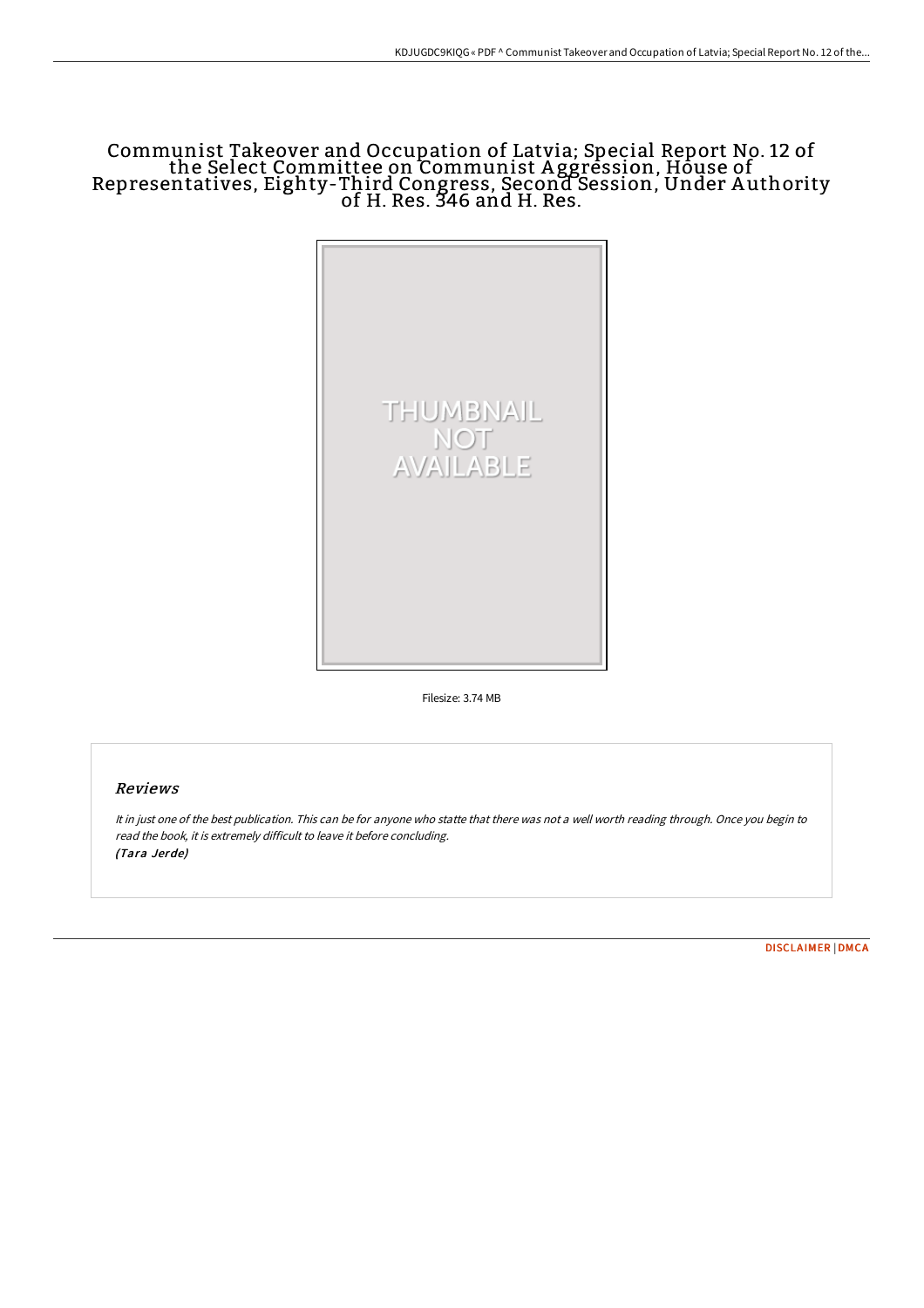## COMMUNIST TAKEOVER AND OCCUPATION OF LATVIA; SPECIAL REPORT NO. 12 OF THE SELECT COMMITTEE ON COMMUNIST AGGRESSION, HOUSE OF REPRESENTATIVES, EIGHTY-THIRD CONGRESS, SECOND SESSION, UNDER AUTHORITY OF H. RES. 346 AND H. RES.



Sagwan Press, 2018. PAP. Condition: New. New Book. Delivered from our UK warehouse in 4 to 14 business days. THIS BOOK IS PRINTED ON DEMAND. Established seller since 2000.

 $\mathbf{E}$ Read Communist Takeover and Occupation of Latvia; Special Report No. 12 of the Select Committee on Communist Aggression, House of [Representatives,](http://albedo.media/communist-takeover-and-occupation-of-latvia-spec.html) Eighty-Third Congress, Second Session, Under Authority of H. Res. 346 and H. Res. Online

 $\blacksquare$ Download PDF Communist Takeover and Occupation of Latvia; Special Report No. 12 of the Select Committee on Communist Aggression, House of [Representatives,](http://albedo.media/communist-takeover-and-occupation-of-latvia-spec.html) Eighty-Third Congress, Second Session, Under Authority of H. Res. 346 and H. Res.